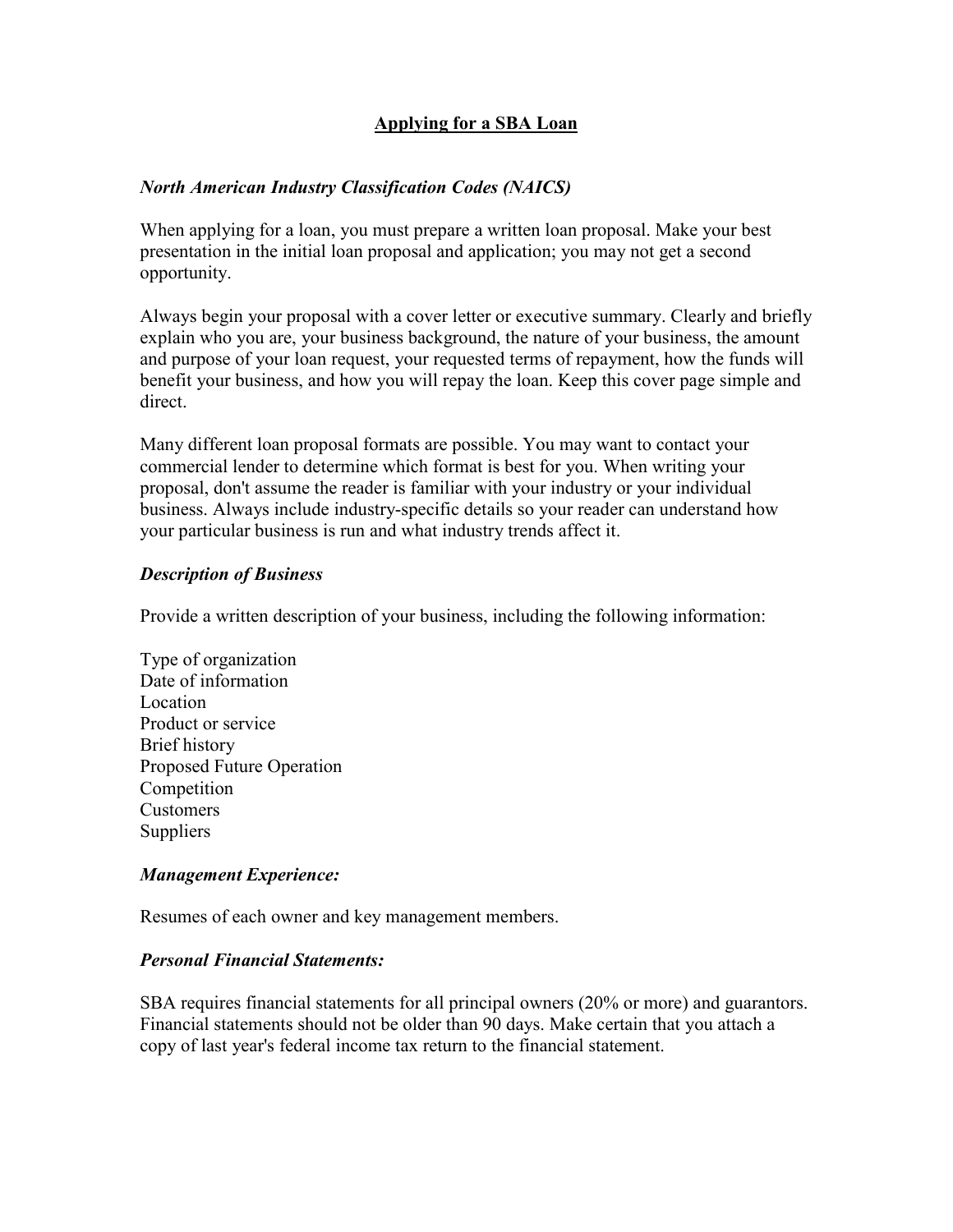### *Loan Repayment:*

Provide a brief written statement indicating how the loan will be repaid, including repayment sources and time requirements. Cash-flow schedules, budgets, and other appropriate information should support this statement.

### *Existing Business:*

Provide financial statements for at least the last three years, plus a current dated statement (no older than 90 days) including balance sheets, profit  $\&$  loss statements, and a reconciliation of net worth. Aging of accounts payable and accounts receivables should be included, as well as a schedule of term debt. Other balance sheet items of significant value contained in the most recent statement should be explained.

#### *Proposed Business:*

Provide a pro-forma balance sheet reflecting sources and uses of both equity and borrowed funds.

#### *Projections:*

Provide a projection of future operations for at least one year or until positive cash flow can be shown. Include earnings, expenses, and reasoning for these estimates. The projections should be in profit & loss format. Explain assumptions used if different from trend or industry standards and support your projected figures with clear, documentable explanations.

#### *Other Items As They Apply:*

Lease (copies of proposal) Franchise Agreement Purchase Agreement Articles of Incorporation Plans, Specifications Copies of Licenses Letters of Reference Letters of Intent **Contracts** Partnership Agreement

## *Collateral:*

List real property and other assets to be held as collateral. Few financial institutions will provide non-collateral based loans. All loans should have at least two identifiable sources of repayment. The first source is ordinarily cash flow generated from profitable